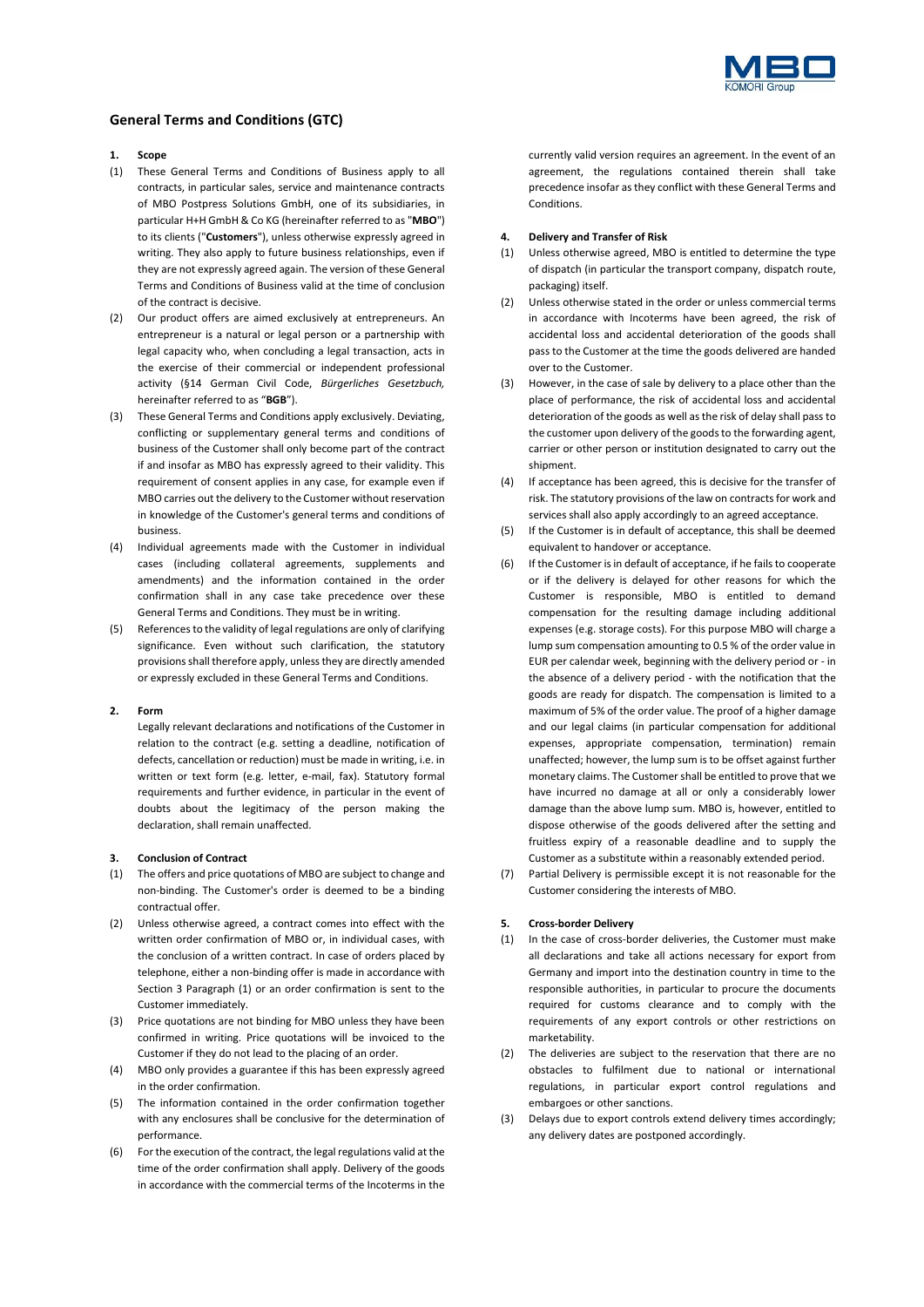

## **6. Delivery Times**

- (1) All time limits stated for the delivery of the goods are non-binding unless they are expressly designated as binding. Confirmed orders and delivery dates are in all cases subject to correct and timely delivery to MBO.
- (2) If a binding delivery period has been agreed, it shall not begin to run before the Customer has fulfilled all agreed obligations to cooperate, including those set out in Section [5](#page-0-2) a delivery period is deemed to have been met if the consignment is ready for dispatch within this period and the Customer has been notified accordingly.
- (3) Delivery periods will be extended by the duration of the interruption of operations in the event of such circumstances for which MBO is not responsible and which have a considerable influence on the production or delivery of the goods, in particular also in the event of war/warlike actions, confiscation, embargo, natural disasters, industrial disputes, epidemics, pandemics and other circumstances affecting MBO or subcontractors (interruption of operations through no fault of MBO). If a deadline is extended due to such circumstances, the Customer is not entitled to any liability claims against MBO. In case of interruption of operations through no fault of MBO, MBO is also not liable for the duration of the delay.

### **7. Delivery of Software**

- (1) If the goods delivered are sold together with an electronic device, MBO grants the Customer a generally non-transferable and nonexclusive right of use to the associated software. This right of use entitles the Customer solely to use the software within the electronic equipment of the goods delivered in accordance with the regulations. The Customer has no right to distribute, reproduce or process the software.
- (2) If the Customer has a legitimate interest in transferring the software to a third party, e.g. in the case of resale, the transfer of the software is permitted by way of exception if the Customer can prove the legitimate interest in transferring the software to a third party while giving up his own use. In this case, the Customer is obliged to contractually oblige the purchaser to observe the rights of the MBO.
- (3) All writings and programmes required for the operation of the goods delivered are regularly the subject of copyrights and industrial property rights and remain the property of MBO.

## **8. Retention of Title**

- (1) Until the time of complete and unconditional payment of the purchase price by the Customer, the goods delivered remain the property of MBO. In addition, the retention of title to the goods delivered also continues to exist until all claims arising from the business relationship with the Customer have been settled. Up to this point in time the Customer only exercises the ownership of the goods delivered.
- <span id="page-1-1"></span>(2) The goods subject to retention of title may neither be pledged to third parties nor assigned as security before the secured claims have been paid in full. The Customer must inform MBO immediately in writing if an application is made for the opening of insolvency proceedings or if third parties seize the goods belonging to MBO (e.g. seizures).
- <span id="page-1-2"></span>(3) The Customer must keep the goods delivered free of any access by third parties at its own expense and notify MBO immediately in writing of any impending access, including access to the Customer's business premises. The Customer must draw the attention of third parties to the ownership of MBO. A change of location of the goods delivered requires the prior written consent of MBO and may only be carried out by employees of MBO or agents of MBO. The Customer must receive the goods delivered

in perfect condition. Furthermore, the Customer must insure the goods delivered at its own expense for the benefit of MBO against damage in transit, installation, machine breakage, fire, burglary and tap water and provide MBO with evidence of the insurance and premium payment on request. The Customer will allow MBO or agents of MBO to inspect the goods delivered and for this purpose to enter the rooms in which they are located and undertakes to provide assistance if necessary without claiming compensation. The Customer will store the property of MBO free of charge. MBO has the right to inspect the goods at any time.

- (4) If the purchase price is financed by a third party (in particular by means of a financial purchase agreement), the reservation of title remains agreed and the rights arising from the contract until payment of the delivery claim for MBO remain in force until the third party is also fully satisfied by the Customer in accordance with the provisions of the financing agreement.
- (5) In case of behaviour of the Customer contrary to the terms of the contract, in particular non-payment of the due purchase price, MBO is entitled to withdraw from the contract in accordance with the statutory provisions and/or to demand the return of the goods on the basis of the reservation of title. The demand for return does not at the same time include the declaration of withdrawal; MBO is rather entitled to demand only the return of the goods and to reserve the right of withdrawal for us. If the Customer does not pay the purchase price due, MBO may only assert these rights if the Customer has previously been unsuccessfully set a reasonable deadline for payment or such setting of a deadline is dispensable according to statutory provisions.
- <span id="page-1-0"></span>(6) Until revocation, the Customer is authorised in accordance with [\(c.](#page-1-0) ) below to resell and/or process the goods subject to retention of title in the ordinary course of business. In this case the following provisions shall apply in addition:
	- The retention of title extends to the products resulting from the processing, mixing or combination of the goods at their full value, whereby MBO is deemed to be the manufacturer. If in the case of processing, mixing or combining with goods of third parties their right of ownership remains, MBO acquires co-ownership in proportion to the invoice values of the processed, mixed or combined goods. Otherwise the same applies to the resulting product as to the goods delivered under retention of title.
	- b. The Customer hereby assigns to MBO by way of security all claims against third parties arising from the resale of the goods or product, either in full or in the amount of our possible co-ownership share in accordance with the above Paragraph. MBO accepts the assignment. The obligations of the Customer mentioned in Paragraph [\(2\)](#page-1-1) also apply in consideration of the assigned claims.
	- In addition to MBO, the Customer remains authorised to collect the claim. MBO undertakes not to collect the claim as long as the Customer fulfils its payment obligations towards MBO, there is no lack of its ability to perform and MBO does not assert the retention of title by exercising a right according to Paragrap[h \(3\)](#page-1-2) However, if this is the case, MBO can demand that the Customer informs MBO of the assigned claims and their debtors, provides all information necessary for collection, hands over the relevant documents and informs the debtors (third parties) of the assignment. Furthermore, in this case MBO is entitled to revoke the authority of the Customer to further sell and process the goods subject to retention of title.
	- d. MBO releases the title to the goods delivered at the request of the Customer to the extent that MBO's interest in security ceases to exist. The interest in security will cease to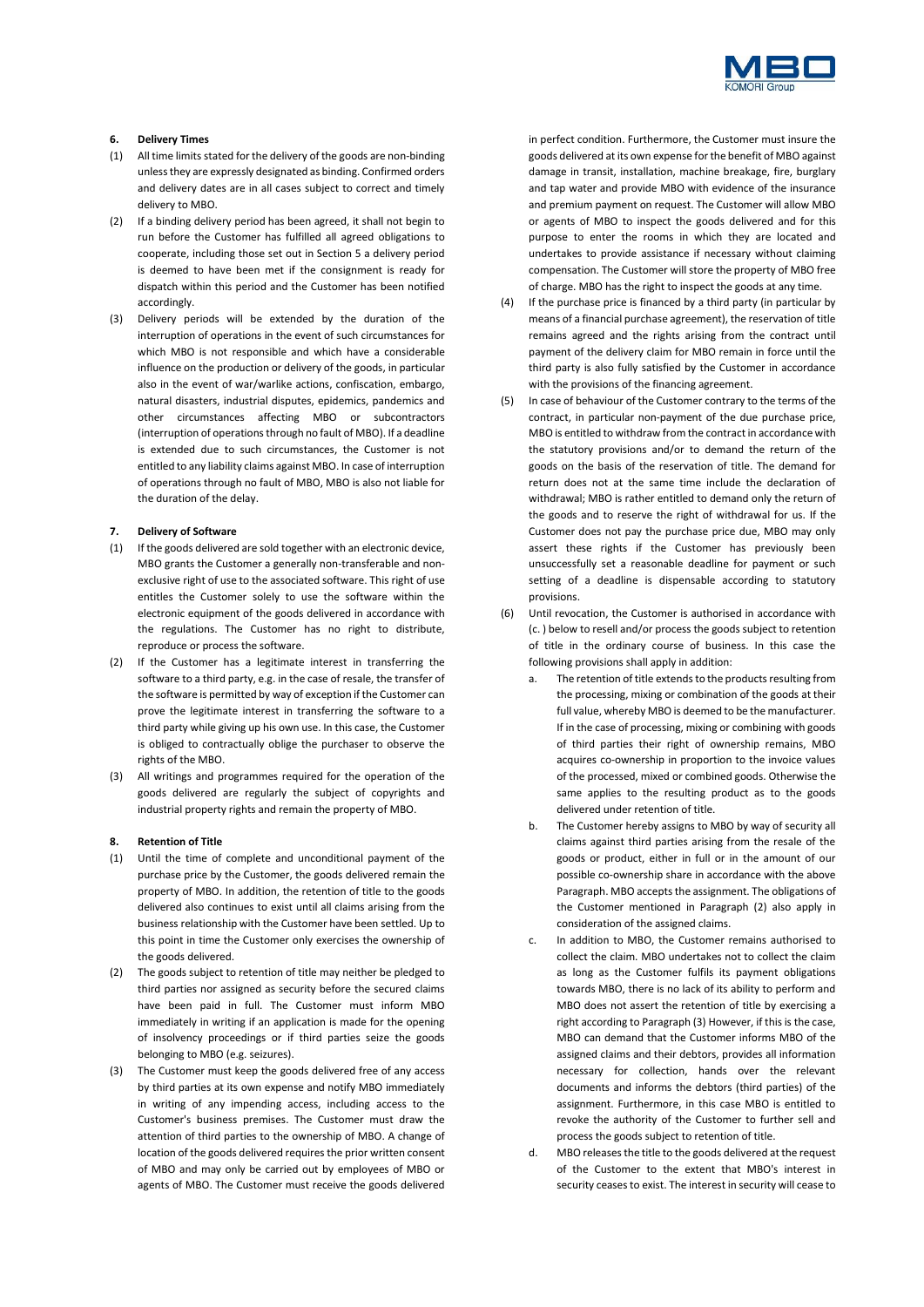

exist to the extent that the realisable value of the goods delivered exceeds the cover limit of 110 % of the secured claim not only temporarily. It is presumed that the cover limit is reached if the expert estimate of the goods delivered at the time of the request for release corresponds to 150 % of the secured claim. The proof of another realisable value of the goods delivered remains possible.

## **9. Prices and Terms of Payment, Default in Payment**

- (1) Deliveries are made at the prices stated in the order confirmation and otherwise at the prices announced in the currently valid price lists. Unless otherwise agreed, all prices are ex works / place of dispatch or, for spare and wear parts, ex distribution centre. Unless otherwise indicated, all prices are quoted in euros and do not include packaging, transport, insurance, installation and instruction costs, as well as all state and official taxes and duties including copyright fees and customs duties. If, after the conclusion of the contract, there is any increase in the above-mentioned costs and fees, which in such a case are payable by MBO in accordance with the contract, or if MBO incur or is charged any new or additional costs or payments in respect of the goods or services, the amount of the increase in costs shall be borne by the Customer, who shall immediately reimburse the amount to MBO.
- (2) Unless otherwise agreed, payments are to be made to MBO by wire transfer and without any deduction as stated in the invoice. Instalments and payments by letter of credit are only permitted if they have been expressly granted in the order confirmation. If payment under the contract is made by letter of credit, the Customer shall immediately after conclusion of the contract establish an irrevocable and confirmed letter of credit in MBO's favour, negotiable by sight draft, from a major international bank with a rating of at least BBB (Standard&Poor's) or a comparable rating from another recognised rating agency with a validity period of at least 20 days longer than the last day of the respective shipment or delivery. This letter of credit must be drawn up in a form and under conditions satisfactory to MBO and must expressly permit partial delivery and authorise reimbursement to MBO of any amounts paid in advance by MBO for consular invoices, inspection fees and other expenses to be borne by the Customer.
- (3) The Customer shall be in default if the Customer does not pay within 14 days of receipt of the respective invoices without the need for a separate reminder. In this case, interest on arrears shall be owed in accordance with the statutory provisions. MBO reserves the right to assert further damages caused by default.
- (4) In the event of a delay in payment, interest on arrears shall be deemed agreed at a rate of 9 % points above the respective base rate p.a. Further claims on our part remain unaffected.
- (5) If the Customer is in default of payment, MBO is entitled, notwithstanding the above Paragraph 4, at its own discretion to hold back further software updates or to reduce the performance of the goods delivered by switching off the software or even to prevent the further use of the goods delivered or to withdraw from the contract. Such actions presuppose reasonable period of grace for payment has been set beforehand without success.
- (6) If the Customer has been granted payment by instalments, MBO is entitled to make the entire remaining purchase price due for immediate payment if the Customer is in default with at least two successive payments.
- (7) The maturity of the purchase price is not affected by the assertion of claims for defects, product liability or other claims. The Customer can only assert a right of retention if his counterclaim is based on the same contractual relationship.

## **10. Defect Claims of the Customer; Rule of Limitations**

- (1) The Customer's rights in respect of defects require that he inspects the goods delivered upon delivery and has notified MBO of any obvious defects without delay. Hidden defects must be notified to MBO in writing immediately after their discovery. The Customer must describe the defects in writing when notifying MBO.
- (2) In case of defective products MBO is entitled at its own discretion to supplementary performance by remedying the defect (repair) or by delivering a faultless product. In case of subsequent performance MBO is obliged to bear all expenses necessary for the purpose of subsequent performance, in particular transport, travel, labour and material costs. Personnel and material costs which the Customer claims in this connection are to be charged on a cost price basis. Replaced products become the property of MBO and are to be returned to MBO.
- (3) If MBO is not willing or able to provide subsequent performance, the Customer may, at its own discretion and without prejudice to any claims for damages or reimbursement of expenses, withdraw from the contract or reduce the delivery price. The same applies if the subsequent performance fails, is unacceptable to the Customer or is delayed beyond reasonable time limits for reasons for which MBO is responsible.
- (4) No claims for defects shall arise for defects due to natural wear and tear, improper handling, installation, use or storage or improperly executed modifications or repairs of the products by the Customer or third parties. The same applies to defects that are attributable to the Customer or that are due to a cause other than the original defect.
- (5) MBO does not assume any guarantees, in particular no quality or durability guarantees, unless otherwise agreed in individual cases.
- (6) Customer claims for reimbursement of expenses instead of compensation instead of performance are excluded, unless the expenses would also have been incurred by a reasonable third party.
- (7) Claims for defects are excluded:
	- a. For used machines or other used goods, unless liability for defects is expressly agreed.
	- b. For consumption and wear and tear of materials and parts that are subject to unavoidable and regular wear and tear due to their nature.
	- c. If and to the extent that a malfunction is due to the fact that the Customer has not ensured compliance with the technical framework conditions specified in the documentation and supplementary documentation, or if the malfunction is due to an otherwise improper use of the goods delivered or incorrect operation by the Customer. This applies in particular if additives other than those recommended by the manufacturer, such as lubricants, greases and oils, are used or if changes of any kind or repairs to the goods delivered have been carried out by persons not authorised by MBO and the damage incurred is attributable to this.
	- d. If and insofar as a fault is due to the fact that the Customer does not carry out the prescribed maintenance and care work or does not have it carried out in accordance with the operating manuals.
	- e. If and insofar as the goods delivered may not be imported into the country of destination or operated there due to legal or official regulations. Newly manufactured goods delivered comply with the technical and statutory regulations concerning operational safety or accident prevention in the country where MBO has its registered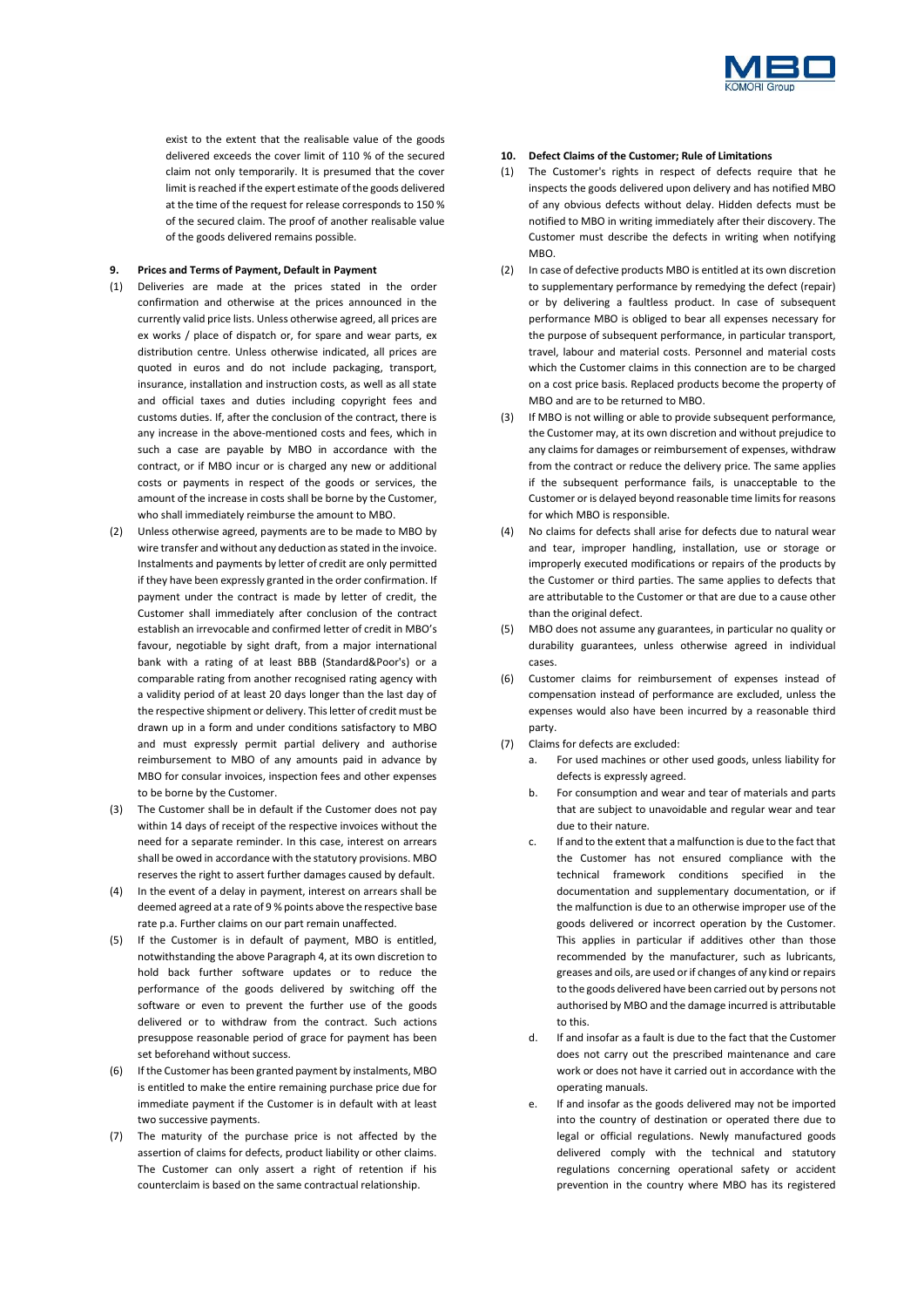

office. In addition, the Customer is obliged to check before placing the order whether the goods delivered can be imported into the country of its choice and operated there.

### **11. Other Liability**

- (1) Unless otherwise provided for in these General Terms and Conditions of Business including the following provisions, MBO shall be liable in accordance with statutory provisions in the event of a breach of contractual and non-contractual obligations.
- <span id="page-3-1"></span><span id="page-3-0"></span>(2) MBO is liable for damages - irrespective of the legal grounds within the scope of liability for culpability in the case of intent and gross negligence. In cases of simple negligence MBO is only liable, subject to statutory limitations of liability (e.g. care in own affairs; minor breach of duty), for
	- a. for damages resulting from injury to life, body or health,
	- b. for damages resulting from the breach of a material contractual obligation (obligation the fulfilment of which makes the proper performance of the contract possible in the first place and on the observance of which the contractual partner regularly relies and may rely); in this case, however, MBO's liability is limited to the compensation of the foreseeable, typically occurring damage.
- (3) The limitations of liability resulting from Paragrap[h \(2\)](#page-3-0) also apply to third parties and in the case of breaches of duty by persons (including in their favour) whose fault MBO is responsible for according to statutory provisions. They do not apply insofar as a defect has been fraudulently concealed or a guarantee for the quality of the goods has been given and for claims of the Customer under the Product Liability Act.
- (4) Due to a breach of duty which does not consist of a defect, the Customer may only withdraw or terminate the contract if MBO is responsible for the breach of duty. In all other respects the statutory requirements and legal consequences apply.

#### **12. Limitation Period**

- (1) Unless otherwise agreed, the period of limitation for claims of defects shall end twelve months after delivery of the goods, in deviation from § 438 sec. 1 No. 3 BGB. If acceptance has been agreed, the limitation period shall commence upon acceptance. The limitation period shall not be renewed or extended by subsequent performance. Warranty claims for the service parts installed within the scope of subsequent performance shall become statute-barred at the latest 12 months after the transfer of risk. Warranty claims for the service parts installed within the scope of subsequent performance shall become time-barred at the latest 12 months after the transfer of risk.
- (2) The aforementioned limitation periods of the law on the sale of goods shall also apply to contractual and non-contractual claims for damages of the Customer which are based on a defect of the goods, unless the application of the regular statutory limitation period (§§ 195, 199 BGB) would lead to a shorter limitation period in individual cases. Customer's claims for damages pursuant to Section [11\(2\)](#page-3-0) Clause 1 and Clause 2 [as](#page-3-1) well as pursuant to the Product Liability Act shall become statute-barred exclusively according to the statutory limitation periods.

## **13. Services**

(1) With regard to the provision of services such as repairs, adjustment or maintenance work, MBO will carry out these carefully to the necessary extent during our working hours Monday - Friday from 7:00 am to 5:00 pm. MBO reserves the right to decide where these services will be provided. Unless otherwise agreed, transport costs will be borne by the Customer.

(2) MBO's invoices are based on the service reports to be signed by the Customer on site or, depending on the circumstances, on the respective reports of our repair workshop. Costs for parts, materials and travel/accommodation will be additionally invoiced based on MBO's price list current at the time the service order is placed.

## **14. Acceptance of Services**

- (1) Services rendered are generally subject to written acceptance by the Customer (signing of the service report and/or acceptance protocol). MBO can demand the partial acceptance of delimitable and economically independent partial services. In this case, the last partial acceptance is considered as the final acceptance.
- (2) As soon as the contractual services or parts thereof have been completed, we will submit the respective service report(s) and/or acceptance protocol to the Customer. The Customer undertakes to declare acceptance immediately, but no later than 1 week after receipt of this document. Acceptance may not be refused in the event of defects which only insignificantly affect the overall functionality. Such deviations will be noted in the acceptance protocol if necessary and corrected in the scope of guarantee. If the acceptance shows considerable deviations from the performance owed, the Customer may refuse acceptance and set MBO a reasonable deadline for the performance under the contract, after which a new acceptance will take place.
- (3) Acceptance (partial acceptance) shall be deemed to have been declared, even if the Customer does not declare it even after expiry of a reasonable grace period or refuses it without sufficient iustification.

#### **15. Assignment**

The assignment of the rights and/or the transfer of the obligations of the Customer under the contract require the prior written consent of M<sub>RO</sub>

## **16. Remote Maintenance**

Insofar as the order includes a connection of the goods delivered to our remote maintenance system and the Customer activates remote maintenance there, data will be regularly transmitted by the Customer, which will be used by MBO for problem analysis and fault diagnosis in case of malfunction, for continuous quality improvement of the goods delivered and for purposes of Customer relationship management as well as for other purposes such as benchmarking and consulting services for third parties. The data in question are primarily machineand device-specific technical data, e.g. software status, totaliser status, licences, press configuration and technical job data, e.g. paper format, production times and speeds, and the number of waste sheets. Business management job data and personal data are not transmitted. MBO is entitled to pass on the data to third parties in anonymised form. With the order of the goods delivered the Customer expressly agrees to the above described collection, transmission, storage and use of the data by MBO.

#### **17. Patents, Trademarks, etc.**

(1) MBO is not responsible to the Customer for alleged infringements of patent, utility model, utility model, trademark, copyright or other industrial or intellectual property rights in connection with the goods or services, unless we are guilty of intent, gross negligence or breach of main contractual obligations, except that in such a case MBO will use its best efforts to obtain permission to use the goods of the rights holder or allow the Customer to withdraw from the contract. None of the provisions contained herein shall be deemed to be a transfer of any patent, use, trademark, utility or copyright rights in the goods; all such rights should be expressly reserved to their true and lawful owner.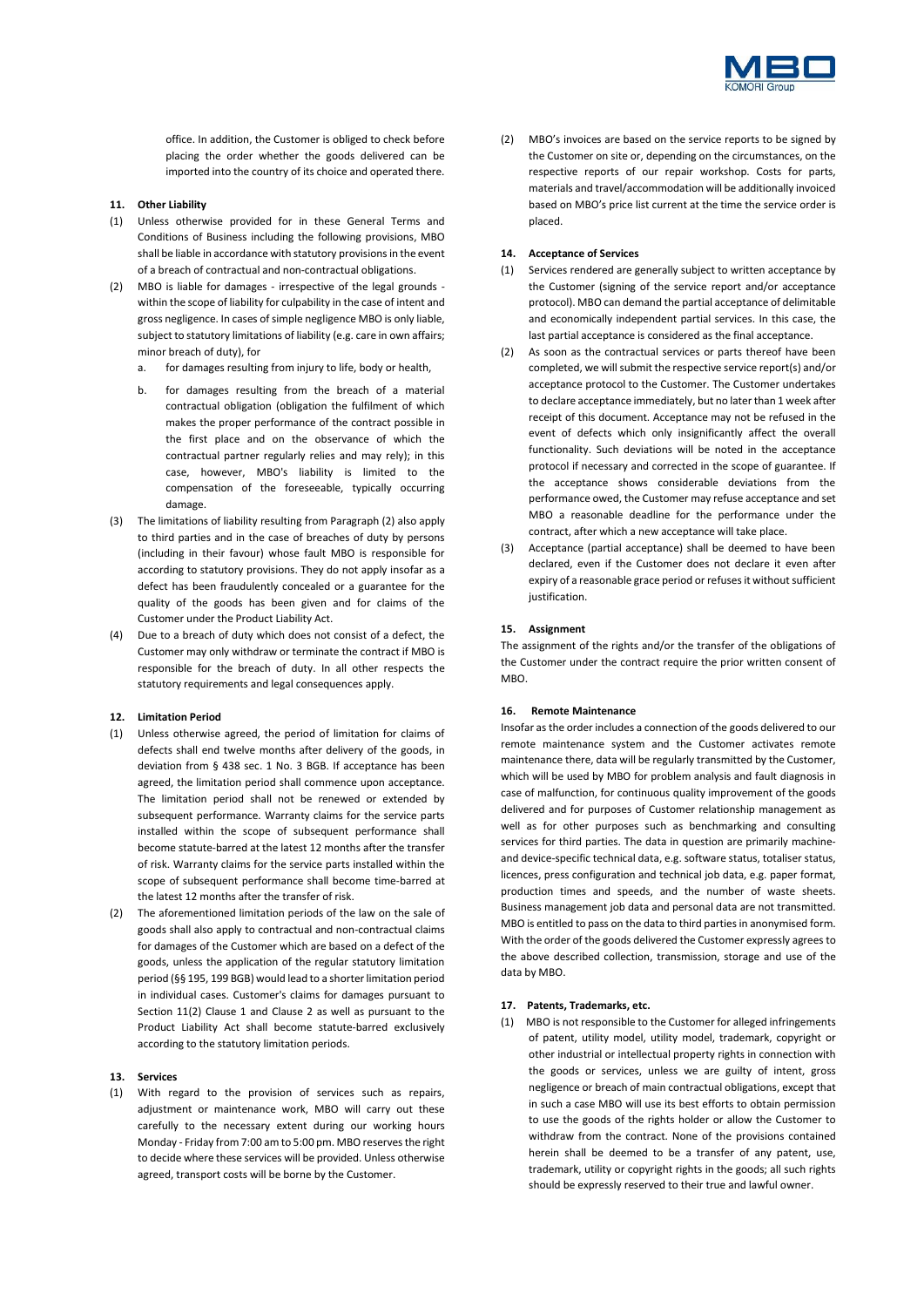

- (2) Insofar as MBO holds intellectual property rights, including patents, utility models, trademarks, copyrights, design patents, know-how, business secrets or other industrial property or prohibition rights to the contractual services (goods or services), acquires them in the course of the execution of the contract or licenses them in from third parties for the performance of the contractual services, these industrial property rights remain with MBO or the third party and only the contractual rights of use are granted to the Customer.
- (3) MBO is not liable for the protectability or the existence of the industrial property rights of the contractual services.
- (4) MBO assures that it is not aware of any third-party industrial property rights in the services covered by the contract. Any liability that the contractual services are free from the property rights of third parties is excluded.

## **18. Compliance**

The Customer is obliged to take necessary and appropriate measures to prevent corruption. In particular, the Customer undertakes not to offer, promise or grant, or offer, promise or allow to be granted, any benefits or other advantages (e.g. money, gifts of monetary value and invitations which do not have a predominantly operational character, such as sports events, concerts, cultural events) to employees and members of the executive bodies of MBO.

#### **19. Re- / Export**

The Customer may not export, re-export, tranship or make available to third parties outside the Customer's country any products, including software, parts, technical information / data and documents related to the Agreement, either directly or indirectly in violation of applicable export control laws, rules and regulations promulgated and administered by the competent government.

#### **20. Cancellation**

If the Customer withdraws from the order or if MBO agrees to the request for cancellation of a contract already concluded without any legal or contractual obligation to do so, MBO can demand 10% of the purchase price plus any applicable value added tax for the costs incurred in processing the order. The Customer reserves the right to provide evidence of a lower damage. This does not grant the Customer the right to cancel the contract. In particular, products that are manufactured exclusively and specifically for the Customer and cannot be sold elsewhere cannot be cancelled after production has begun.

### **21. Data Protection, Confidentiality**

- (1) The personal data provided in the context of the conclusion of the contract, in particular name, address, telephone number, bank data, which are necessary and required solely for the purpose of the execution of the contractual relationship arising, are collected on the basis of legal entitlement.
- (2) The Customer undertakes to properly store all personal documents as well as business and operating documents made available to him, and in particular to ensure that third parties cannot gain access to them. The documents made available are to be returned to MBO during the term of the contract upon request and after termination of the contract without being asked.
- (3) In the course of the execution of the contractual relationship the Customer may gain access to business and trade secrets of the Customer as well as to personal data about employees, Customers or business partners of MBO. The Customer will treat such confidential information and personal data with the utmost care and confidentiality, will use the data only for the purpose of fulfilling this contract and the individual contract for work and services in accordance with the instructions given to it by MBO

for this purpose and will not make such data available to third parties in any form or manner, either in whole or in part. When handling personal data the Customer shall observe the applicable provisions of the Data Protection Act and in particular take appropriate organisational measures to prevent unintentional alteration, destruction or disclosure of the data. The Customer shall ensure that personal data on data carriers is deleted before further use. MBO has the right to convince itself of the measures taken to ensure data security at the Customer's premises. The Customer will impose on its employees, agents and subcontractors the obligations in respect of confidentiality and data protection by agreement and instruction and will be responsible for their fulfilment.

- (4) MBO always retains the property rights and copyrights to price quotations, drawings and system concepts and to any documentation supplied. Any duplication or transfer to third parties is only permitted with the express written consent of MBO. Data carriers, documents and records, printed matter and other business papers or documents of third parties owned by MBO which come into the possession of the Customer during the execution of a contractual relationship as well as documents which are individually prepared for the Customer within the framework of a contractual offer are to be returned to MBO upon request after the execution of the contract. At the request of MBO the Customer is also obliged to hand over to MBO the relevant documents at any time, i.e. also before acceptance.
- (5) The Customer has no right of retention to the above-mentioned documents unless the claims of MBO on which the right of retention is based are recognised by MBO or have been legally established. The Customer is also in this respect obliged to make advance payments until the completion of the services owed by him.

## **22. Final Provisions**

- (1) For the Terms and Conditions of Business between MBO and the Customer the law of the Federal Republic of Germany shall apply with the exclusion of the United Nations Convention on Contracts for the International Sale of Goods (CISG) and German International Private Law.
- (2) The exclusive place of jurisdiction for all disputes arising from the business relationship between MBO and the Customer is the court which is competent for the registered office of MBO in terms of subject matter and location. MBO is also entitled to bring an action at the place of business of the Customer and at any other legally permissible place of jurisdiction. Mandatory statutory provisions concerning exclusive places of jurisdiction remain unaffected by this provision.
- (3) Place of performance for all services of the Customer and MBO is the registered office of MBO.
- (4) Should any provision of these General Terms and Conditions of Business be or become invalid or unenforceable in whole or in part, or should there be a gap in these General Terms and Conditions of Business, the validity of the remaining provisions shall not be affected thereby.